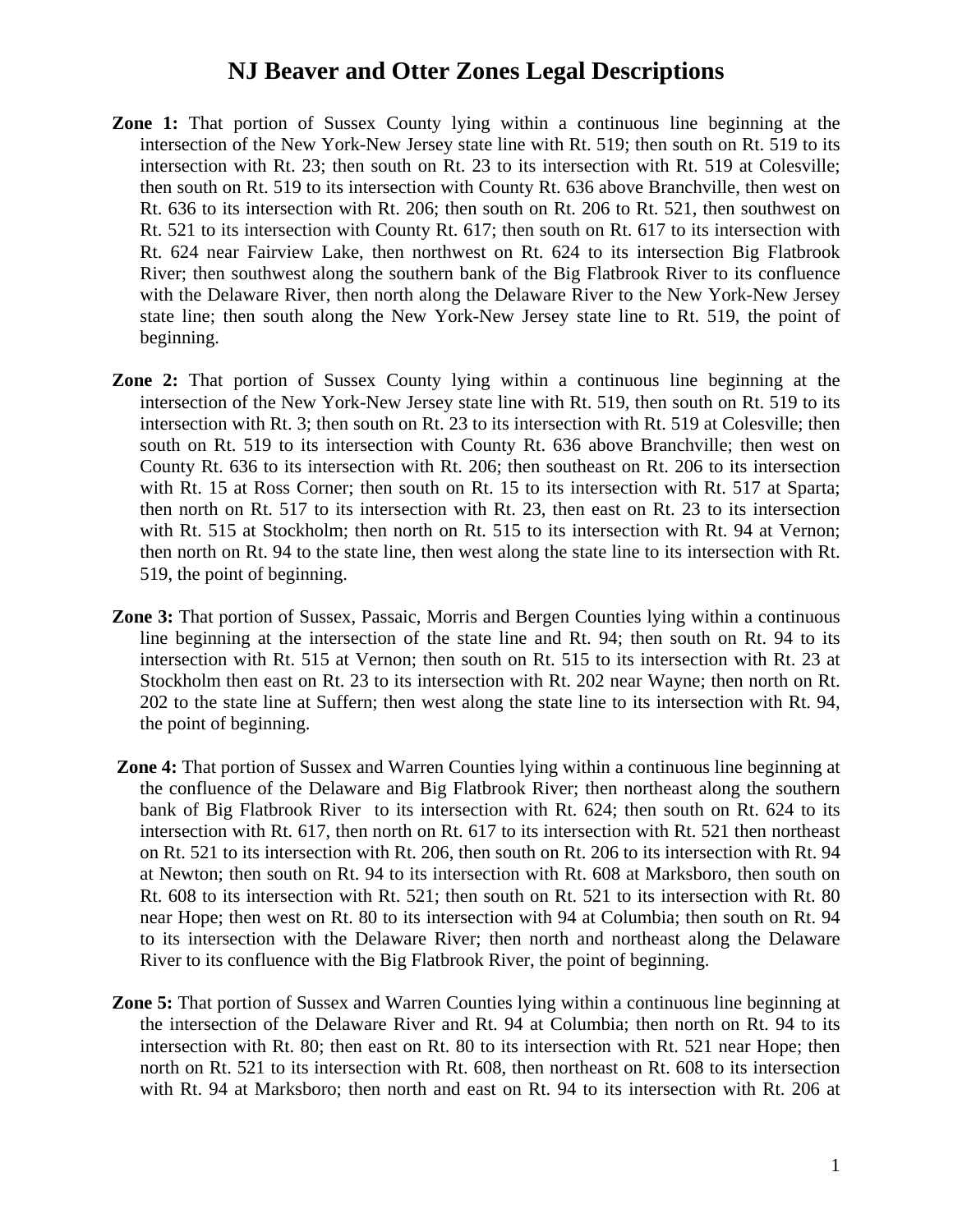Newton, then north on Rt. 206 to its intersection with Rt. 15 at Ross Corner, then south on Rt. 15 to its intersection with Rt. 517 at Sparta; then southwest on Rt. 517 to its intersection with Rt. 46 at Hackettstown, then west on Rt. 46 to its intersection with Water Street in Belvidere; then south along Water Street to its intersection with the Delaware River; then north on the Delaware River to its intersection with Rt. 94, the point of beginning.

- **Zone 6:** That portion of Warren, Morris, Sussex and Passaic Counties lying within a continuous line beginning at the intersection of Rt. 46 and Rt. 517 in Hackettstown, then north on Rt. 517 to its intersection with Rt. 23 at Franklin, then south on Rt. 23 to its intersection with Rt. 699 (Berkshire Valley Rd.) at Oak Ridge, then south on Rt. 699 to its intersection with Rt. 15, then south on Rt. 15 to its intersection with Rt. 80, then west on Rt. 80 to its intersection with Rt. 10 near Ledgewood, then east on Rt. 10 to its intersection with Rt. 513; then west on Rt. 513 to its intersection with Rt. 517 at Long Valley, then north on Rt. 517 to its intersection with Rt. 182; then north on Rt. 182 to its intersection with Rt. 46, then northwest on Rt. 46 to its intersection with Rt. 517 at Hackettstown, the point of beginning.
- **Zone 7:** That portion of Morris, Passaic and Essex Counties lying within a continuous line beginning at the intersection of Rt. 699 (Berkshire Valley Rd.) and Rt. 23 at Oak Ridge, then southeast on Rt. 23 to its intersection with Rt. 80 near Singac; then west on Rt. 80 to its intersection with Rt. 287, then south on Rt. 287 to its intersection with Rt. 10 near Whippany, then west on Rt. 10 to its intersection with Rt. 80 at Ledgewood, then east on Rt. 80 to its intersection with Rt. 15, then north on Rt. 15 to its intersection with Rt. 699 at Mt. Hope; then north on Rt. 699 to its intersection with Rt. 23 at Oak Ridge, the point of beginning.
- **Zone 8:** That portion of Ocean County lying within a continuous line beginning at the intersection of Rt. 537 and Rt. 539 at Hornerstown, then south on Rt. 539 to its intersection with Rt. 72 near Howardsville, then east on Rt. 72 to its intersection with Rt. 532, then east on Rt. 532 to its termination at Barnegat Bay; then continuing eastward across Barnegat Bay and through Barnegat Inlet to the Atlantic Ocean, then north along the Atlantic Ocean to its intersection with Rt. 528 at Mantoloking, then west along Rt. 528 (527/528) to its intersection with Rt. 195 near Jackson Mills, then west along Rt. 195 to its intersection with Rt. 537 near Holmeson; then southwest along Rt. 537 to its intersection with Rt. 539 at Hornerstown, the point of beginning.
- **Zone 9:** That portion of Ocean and Burlington Counties lying within a continuous line beginning at the intersection of Rt. 537 and Rt. 539 at Hornerstown, then south on Rt. 539 to its intersection with Rt. 72 near Howardsville, then northwest on Rt. 72 to its intersection with Rt. 532, then west on Rt. 532 to its intersection with Rt. 206 near Tabernacle, then north on Rt. 206 to its intersection with Rt. 537 at Chambers Corner; then east on Rt. 537 to its intersection with Rt. 539 at Hornerstown, the point of beginning.
- **Zone 10:** That portion of Burlington, Camden and Atlantic Counties lying within a continuous line beginning at the intersection of Rt. 73 and Rt. 561 near Blue Anchor, then north on Rt. 73 to its intersection with Rt. 70 at Marlton; then east on Rt. 70 to its intersection with Rt. 541 at Medford, then southeast on Rt. 541 to its intersection with Rt. 532 at Medford Lakes, then east on Rt. 532 to its intersection with Rt. 206, then south on Rt. 206 to its intersection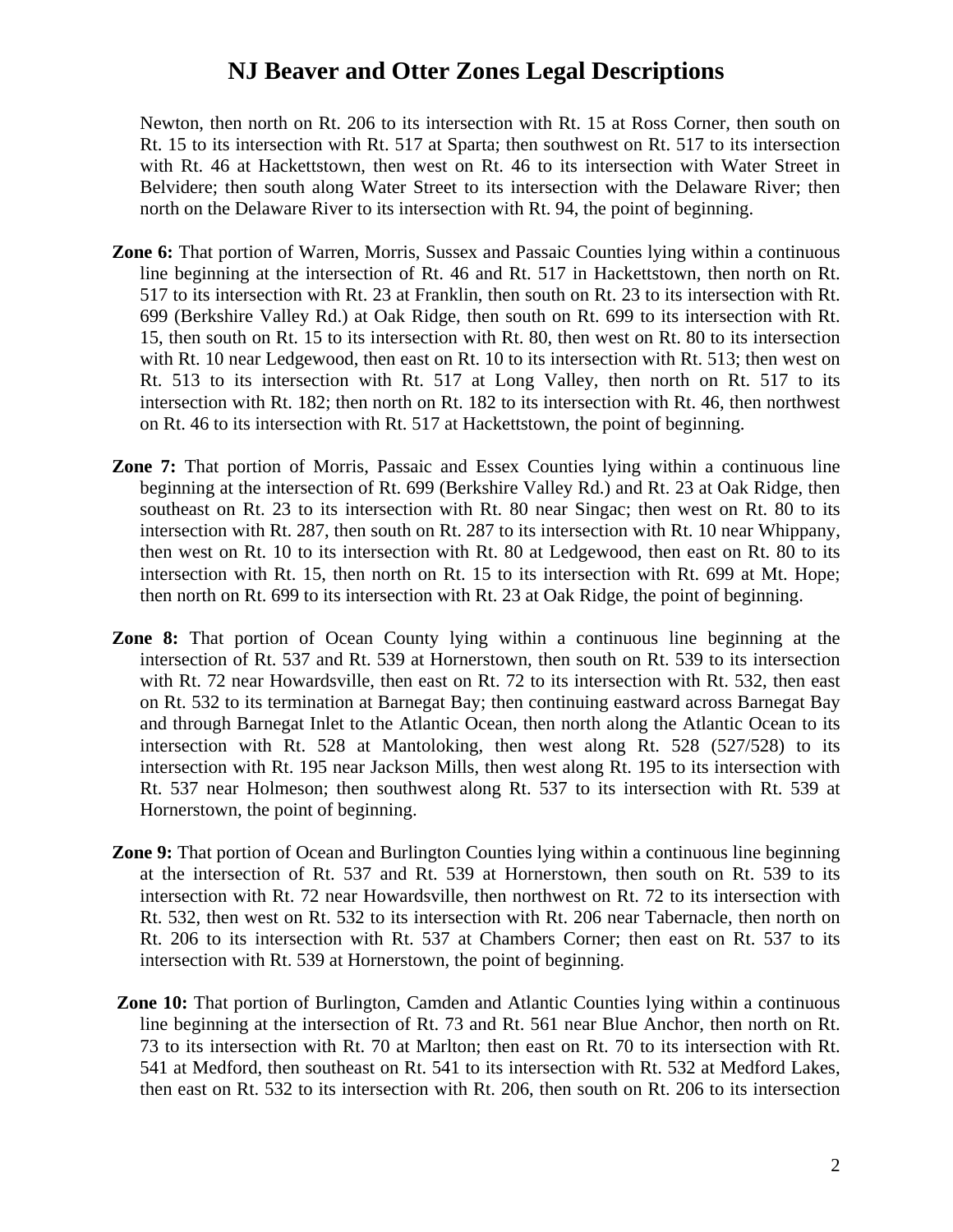with Rt. 54; then southwest on Rt. 54 to its intersection with 561 near Hammonton; then northwest on Rt. 561 to its intersection with Rt. 73 near Blue Anchor, the point of beginning.

- **Zone 11:** That portion of Ocean, Burlington and Atlantic Counties lying within a continuous line beginning at the intersection of Rt. 563 and Rt. 532 at Chatsworth; then east on Rt. 532 to its intersection with Rt. 72; then southeast on Rt. 72 to its intersection with Rt. 532 near Howardsville, then east on Rt. 532 to its termination at Barnegat Bay; then continuing eastward across Barnegat Bay and through Barnegat Inlet to the Atlantic Ocean, then south along the Atlantic Ocean to the Absecon Lighthouse in Atlantic City; then northwest on Rt. 30 to its intersection with Rt. 563 in Egg Harbor, then north on Rt. 563 to its intersection with Rt. 532 at Chatsworth, the point of beginning.
- **Zone 12:** That portion of Atlantic, Gloucester and Camden Counties lying in a continuous line beginning at the intersection of Rt. 322 and Spur 536 Williamstown; then northeast on Spur 536 to its intersection with Rt. 73 near Tansboro, then south on Rt. 73 to its intersection with Rt. 561 at Blue Anchor; then southeast on Rt. 561 to its intersection with Rt. 54 near Hammonton, then southwest on Rt. 54 to its intersection with Rt. 557 at Buena; then northeast on Rt. 557 to its intersection with Rt. 322/536 near Williamstown; then east on Rt. 322/536 to its intersection with Spur 536 Williamstown, the point of beginning.
- **Zone 13:** That portion of Cape May, Atlantic and Cumberland Counties lying within a continuous line beginning at the intersection of Rt. 557 and County Rt. 671 at Buena; then southeast on Rt. 557 to its intersection with Rt. 50 near Buck Hill; then south on Rt. 50 to its intersection with Rt. 9 at Seaville, and south on Rt. 9 to its intersection with Sea Isle Boulevard (Rt. 625) at Ocean View; then east on Sea Isle Boulevard to the Atlantic Ocean; then south along the Atlantic Ocean; then north along the Delaware Bay to its intersection with East Point Rd. in Heislerville Management Area; then north on East Point Rd. to its intersection with Rt. 616 (Dorchester-Heislerville Rd.); then north on Rt. 616 to its intersection with Rt. 740, then northeast on Rt. 740 to its intersection with Rt. 47; then north on Rt. 47 to its intersection with Rt. 646 (Cumberland-Port Elizabeth Rd.) near Port Elizabeth; then north on Rt. 646 to its intersection with Rt. 49 near Cumberland; then west on Rt. 49 to its intersection with Rt. 671 (Union Rd.) then north on Rt. 671 to its intersection with Rt. 557 near Buena, the point of beginning.
- **Zone 14:** That portion of Cumberland, Salem, Gloucester and Atlantic Counties lying within a continuous line beginning at the intersection of Delaware Bay and the west bank of the Maurice River; then north along the west bank of the Maurice River to Rt. 631, then north along Rt. 631 to its intersection with Rt. 553; then north along Rt. 553 to its intersection with Rt. 536/322 at Glassboro, then east along Rt. 322/536 to its intersection with Rt. 555 near Williamstown; then south along Rt. 555/557 to its intersection with Rt. 671 (Union Rd.) near Buena, then south on Rt. 671 to its intersection with Rt. 49 at Cumberland, then east on Rt. 49 to its intersection with Rt. 646 (Cumberland-Port Elizabeth Rd.), then south on Rt. 646 to its intersection with Rt. 47 at Port Elizabeth; then south on Rt. 47 to its intersection with Rt. 740; then southwest on Rt. 740 to Rt. 616 (Dorchester-Heislerville Rd.), then south on Rt. 616 to East Point Rd. in Heislerville Management Area; then south on East Point Rd. to the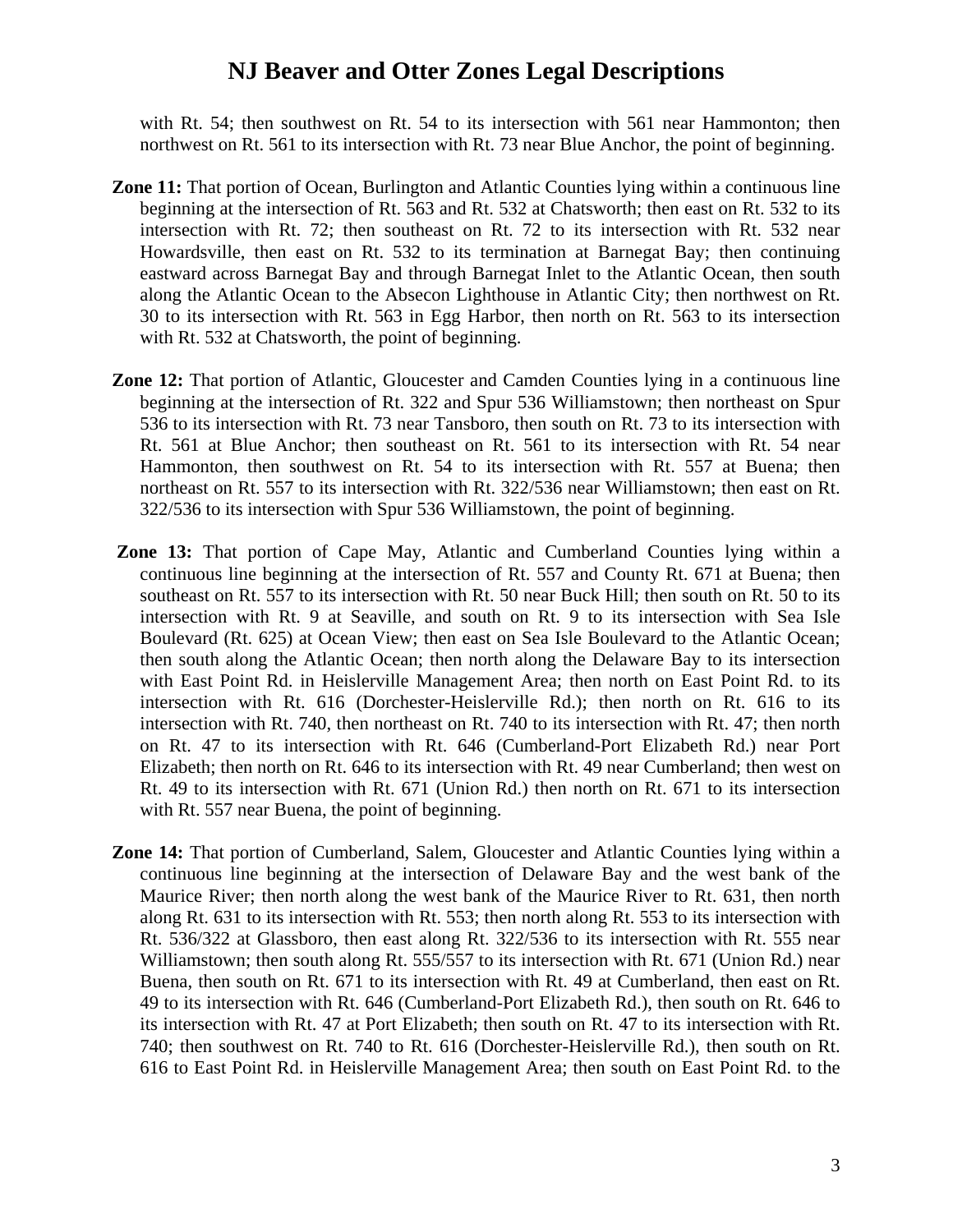Delaware Bay, then west along the Delaware Bay to its intersection with the west bank of the Maurice River, the point of beginning.

- **Zone 15:** That portion of Salem and Cumberland Counties lying within a continuous line beginning at the intersection of the Delaware River at Rt. 625 at Oakwood Beach, then east on Rt. 625 to its intersection with Rt. 49 at Salem, then southeast on Rt. 49 to its intersection with Pecks Corner-Cohansey Road, then east on Pecks Corner-Cohansey Road to its intersection with Rt. 540, then east on Rt. 540 to its intersection with Rt. 553, at Centerton, then south on Rt. 553 to its intersection with Rt. 631 near Port Norris, then south on Rt. 631 to the Delaware Bay, then northwest along the Delaware Bay and Delaware River to its intersection with Rt. 625 at Oakwood Beach, the point of beginning.
- **Zone 16:** That portion of Burlington and Atlantic Counties lying within a continuous line beginning at the intersection of Rt. 206 and Rt. 532 near Tabernacle, then southeast on Rt. 532 to its intersection with Rt. 563 at Chatsworth, then south on Rt. 563 to its intersection with Rt. 30 at Egg Harbor, then northwest on Rt. 30 to its intersection with Rt. 206, then north on Rt. 206 to its intersection with Rt. 532 near Tabernacle, the point of beginning.
- **Zone 17:** That portion of Atlantic County lying within a continuous line beginning at the intersection of Rt. 557 and Rt. 54 at Buena, then northeast on Rt. 54 to its intersection with Rt. 30 at Hammonton, then southeast along Rt. 30 to its intersection with Rt. 50 at Egg Harbor, then southeast along Rt. 50 to its intersection with Rt. 557 near Buck Hill; then northwest on Rt. 557 to its intersection with Rt. 54 at Buena, the point of beginning.
- **Zone 18:** That portion of Atlantic and Cape May Counties lying within a continuous line beginning at the intersection of Rt. 50 and Rt. 557 near Buck Hill, then northeast along Rt. 50 to its intersection with Rt. 30/563 at Egg Harbor, then southeast on Rt. 30/563 to the Absecon Lighthouse in Atlantic City; then south along the Atlantic Ocean to Sea Isle Boulevard (Rt. 625) in Sea Isle, then west on Sea Isle Boulevard to its intersection with Rt. 9, then north on Rt. 9 to its intersection with Rt. 50 at Seaville, then northwest on Rt. 50 to its intersection with Rt. 557 near Buck Hill, the point of beginning.
- **Zone 19:** That portion of Warren, Morris and Hunterdon Counties lying within a continuous line beginning at the intersection of Water Street and the Delaware River; then north on Water Street to its intersection with Route 46 and continuing east on Route 46 to its intersection with Route 182 at Hackettstown; then south on Route 182 to its intersection with Route 517; then south along Route 517 (517/24) to Schooleys Mountain; then south on Pleasant Grove Road to Pleasant Grove; then southeast on Califon Road to its intersection with Sliker Road; then southeast on Sliker Road to its intersection with East Hill Road; then south on East Hill Road to its intersection with Route 628 at Woodglen; then southwest on Route 628 to its intersection with Route 645 at Glen Gardner; then northwest on Route 645 to its intersection with Route 635 at Hampton, then south on Route 635 (Charlestown Road) to its intersection with Route 78/22; then west on Route 78/22 to its intersection with Route 614 near Perryville; then southwest on Route 614 to its intersection with Route 519 at Spring Mills; then south on Route 519 to the Delaware River at Milford; then northward along the Delaware River to its intersection with Water Street in Belvidere, the point of beginning.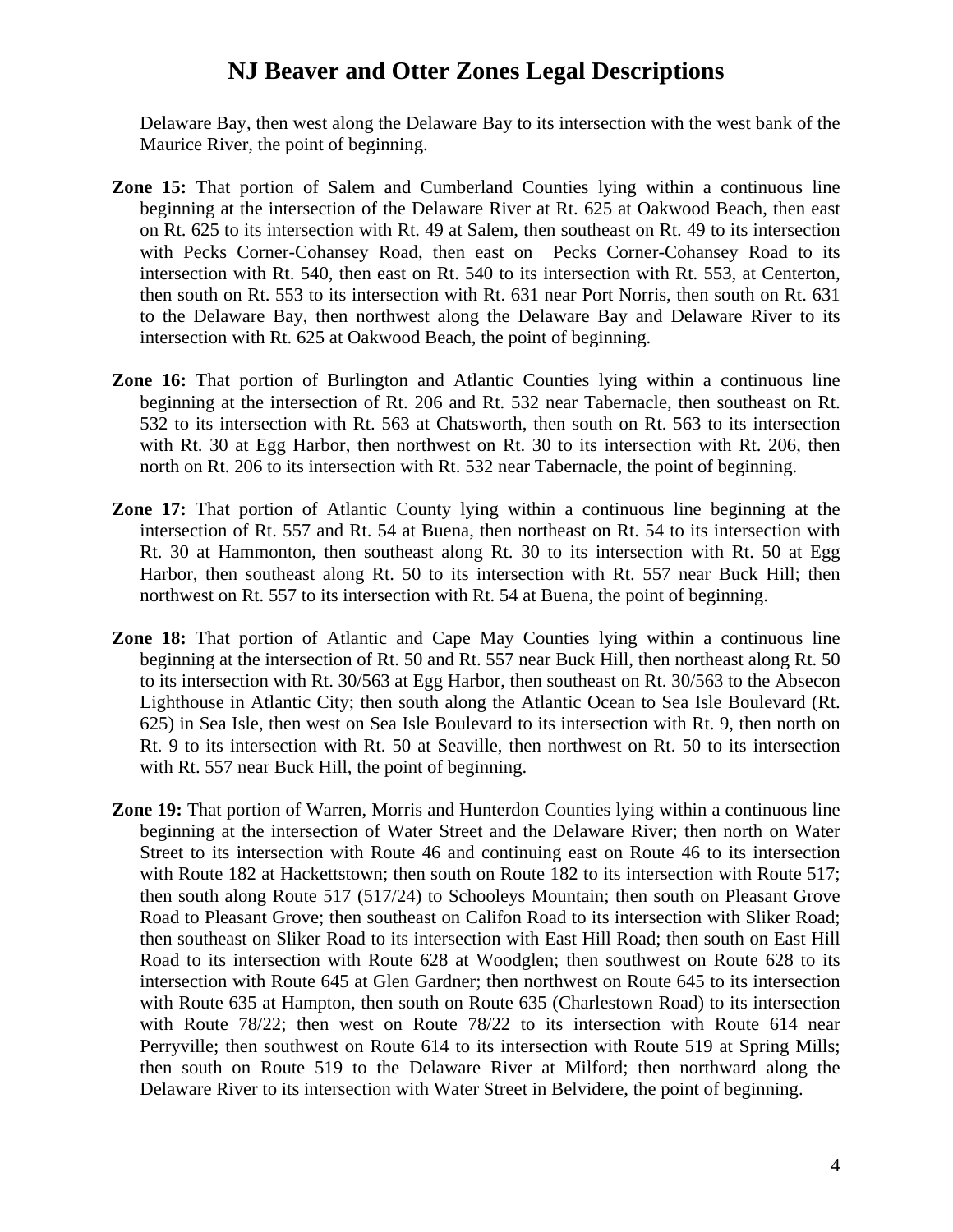- **Zone 20:** That portion of Morris and Hunterdon Counties lying within a continuous line beginning at the intersection of Route 517 (517/124) and Pleasant Grove Road at Schooleys Mountain; then south on Pleasant Grove Road to Pleasant Grove; then southeast on Califon Road to its intersection with Sliker Road; then southeast on Sliker Road to its intersection with East Hill Road; then south on East Hill Road to its intersection with Route 628 at Woodglen; then southwest on Route 628 to its intersection with Route 645 at Glen Gardner; then northwest on Route 645 to its intersection with Route 635 at Hampton; then south on Route 635 (Charlestown Road) to its intersection with Route 78/22; then west on Route 78/22 to its intersection with Route 614 near Perryville; then southwest on Route 614 to its intersection with Route 519 at Spring Mills; then south on Route 519 to the Delaware River at Milford; then south on the Delaware River to the intersection of Route 29 and Route 523 at Stockton; then northeast on Route 523 to its intersection with Route 517 near Oldwick; then north on Route 517 to its intersection with Route 513 (513/24) at Long Valley; then northwest on Route 517 (517/124) to Schooleys Mountain, the point of beginning.
- **Zone 21:** That portion of Hunterdon, Somerset and Morris Counties lying within a continuous line beginning at the intersection of Route 517 and Route 513 at Long Valley; then north and east along Route 513 to its intersection with Route 10; then east along Route 10 to its intersection with Route 287 at Malapardis; then southwest along Route 287 to its intersection with Route 525 (Mt. Airy Road); then south along Route 525 to its intersection with Route 22 near Bound Brook; then west along Route 22 to its intersection with Route 523 at Whitehouse; then north along Route 523 to its intersection with Route 517 near Oldwick; then north along Route 517 to Long Valley, the point of beginning.
- **Zone 22:** That portion of Somerset, Union, Essex, Hudson, Middlesex, Morris, Passaic and Bergen Counties lying within a continuous line beginning at the intersection of the north shore of the Raritan River and the Garden State Parkway; then north on the Garden State Parkway to its intersection with Route 440; then west on Route 440 to Route 287; then west on Route 287 to its intersection with Route 22; then east on Route 22 to its intersection with Route 525 (Thompson Avenue) near Bound Brook; then north on Route 525 to its intersection with Route 287; then north on Route 287 to its intersection with Route 80; then east along Route 80 to Exit 53 and its intersection with Route 46; then east on Route 46 to its intersection with Route 3; then southeast on Route 3 to the Hudson River at the Lincoln Tunnel; then south along the New Jersey shore of the Hudson River to the Kill Van Kull; then west along the New Jersey shore of the Kill Van Kull to Newark Bay; then west following the New Jersey Boundary along Newark Bay; then south along the Arthur Kill following the New Jersey boundary to Raritan Bay; then west along the north shore of the Raritan River to the point of beginning at the Garden State Parkway.
- **Zone 23:** That portion of Bergen, Passaic and Hudson Counties lying within a continuous line beginning at the intersection of Route 202 and the New York/New Jersey border; then southwest on Route 202 to its intersection with Route 23; then south on Route 23 to its intersection with Route 46 at Route 80 Exit 53; then east on Route 46 to its intersection with Route 3; then southeast on Route 3 to the Hudson River at the Lincoln Tunnel; then north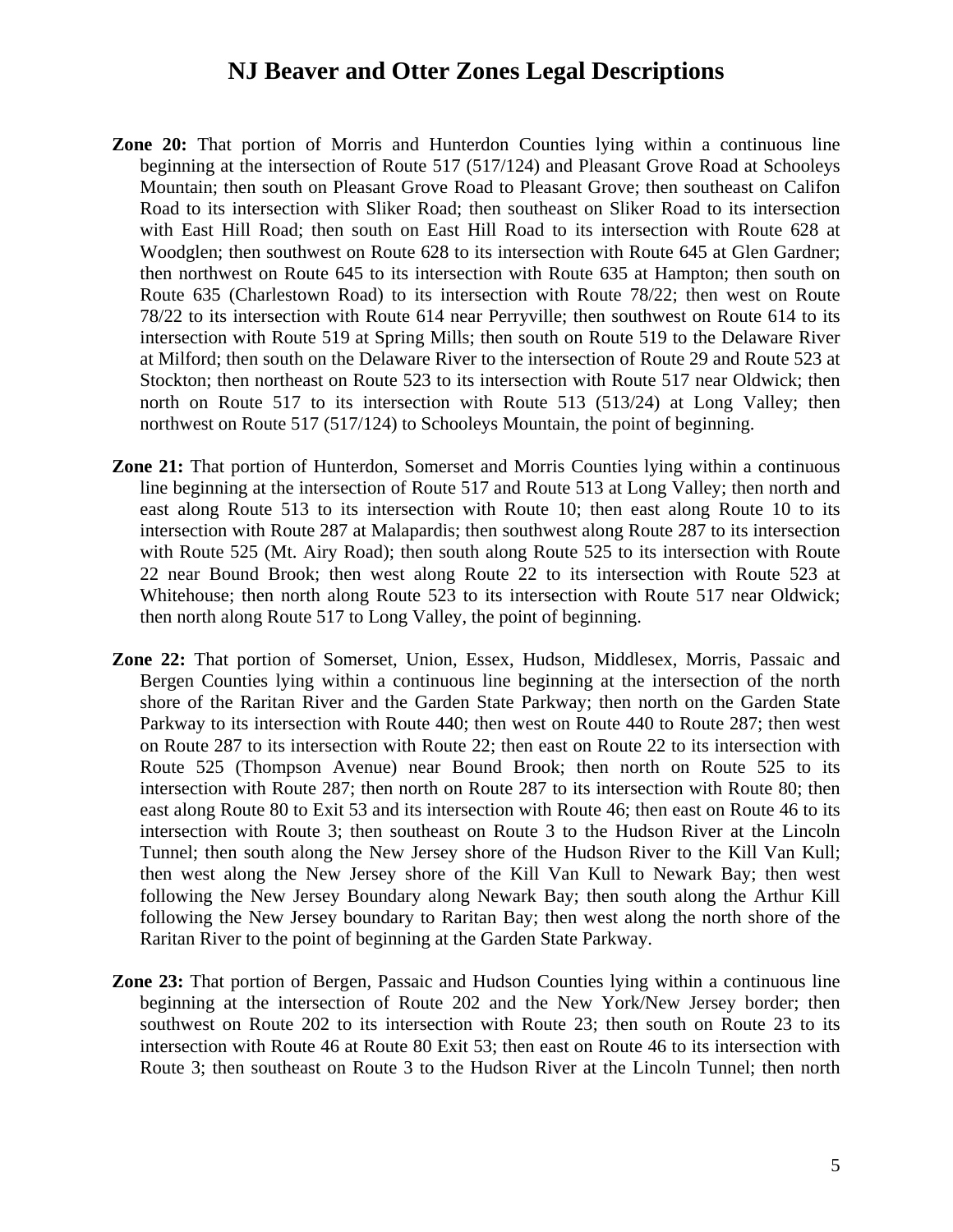along the Hudson River to the New York/New Jersey border; then northwest along the New York/New Jersey border to Route 202, the point of beginning.

- **Zone 24:** That portion of Hunterdon, Mercer and Somerset counties lying within a continuous line beginning at the Delaware River near the intersection of Route 29 and Route 523 at Stockton; then northeast on Route 523 to its intersection with Route 22; then east on Route 22 to its intersection with Route 206; then south on Route 206 to its intersection with Route 295 near Lawrenceville; then west on Route 295 to Route 95; then west on Route 95 to the Delaware River; then north along the Delaware River to Stockton, the point of beginning.
- **Zone 25:** That portion of Somerset, Middlesex, Mercer and Burlington Counties lying within a continuous line beginning at the Delaware River at the confluence of Black Creek at Bordentown; then eastward along Black Creek to the point at which Black Creek intersects Route 130; then northeast on Route 130 to its intersection with Route 1; then northeast on Route 1 to its intersection with Route 287; then west on Route 287 to its intersection with Route 22; then west on Route 22 to its intersection with Route 206; then south on Route 206 to its intersection with Route 295 near Lawrenceville; then west on Route 295 to Route 95, then west on Route 95 to the Delaware River, then south along the Delaware River to Bordentown, the point of beginning.
- **Zone 26:** That portion of Mercer, Middlesex and Monmouth counties lying within a continuous line beginning at the intersection of the north shore of the Raritan River and the Garden State Parkway; then north on the Garden Sate Parkway to its intersection with Route 440; then west on Route 440 to Route 287; then west on Route 287 to its intersection with Route 1; then southwest on Route 1 to its intersection with Route 130; then south on Route 130 to its intersection with Route 33 at Hightstown; then east on Route 33 to its intersection with Route 537; then northeast on Route 537 to its intersection with Route 79 at Freehold; then north on Route 79 to its intersection with Lloyd Road at Morganville; then north on Lloyd Road to Broadway in Keyport; then north on Broadway to the Matawan Creek confluence with the Raritan Bay; then northwest along the New Jersey shoreline to the Raritan River intersection with the Garden State Parkway, the point of beginning.
- **Zone 27:** That portion of Monmouth and Ocean Counties lying within a continuous line beginning at the Atlantic Ocean at Route 528 at Mantoloking; then west on Route 528 (527/528) to its intersection with Route 195 near Jackson Mills; then west on Route 195 to its intersection with Route 537 near Holmeson; then northeast on Route 537 to its intersection with Route 79 at Freehold; then north on Route 79 to its intersection with Lloyd Road at Morganville; then north on Lloyd Road to Broadway in Keyport; then north on Broadway to the Matawan Creek confluence with the Raritan Bay; then southeast along the New Jersey coastline of the Atlantic Ocean at Raritan Bay; then south along the New Jersey coastline of the Atlantic Ocean to Mantoloking, the point of beginning.
- **Zone 28:** That portion of Mercer, Middlesex, Monmouth and Burlington Counties lying within a continuous line beginning at the Delaware River at the confluence of Black Creek at Bordentown; then eastward along Black Creek to the point at which Black Creek intersects Route 130; then northeast on Route 130 to its intersection with Route 33 at Hightstown; then